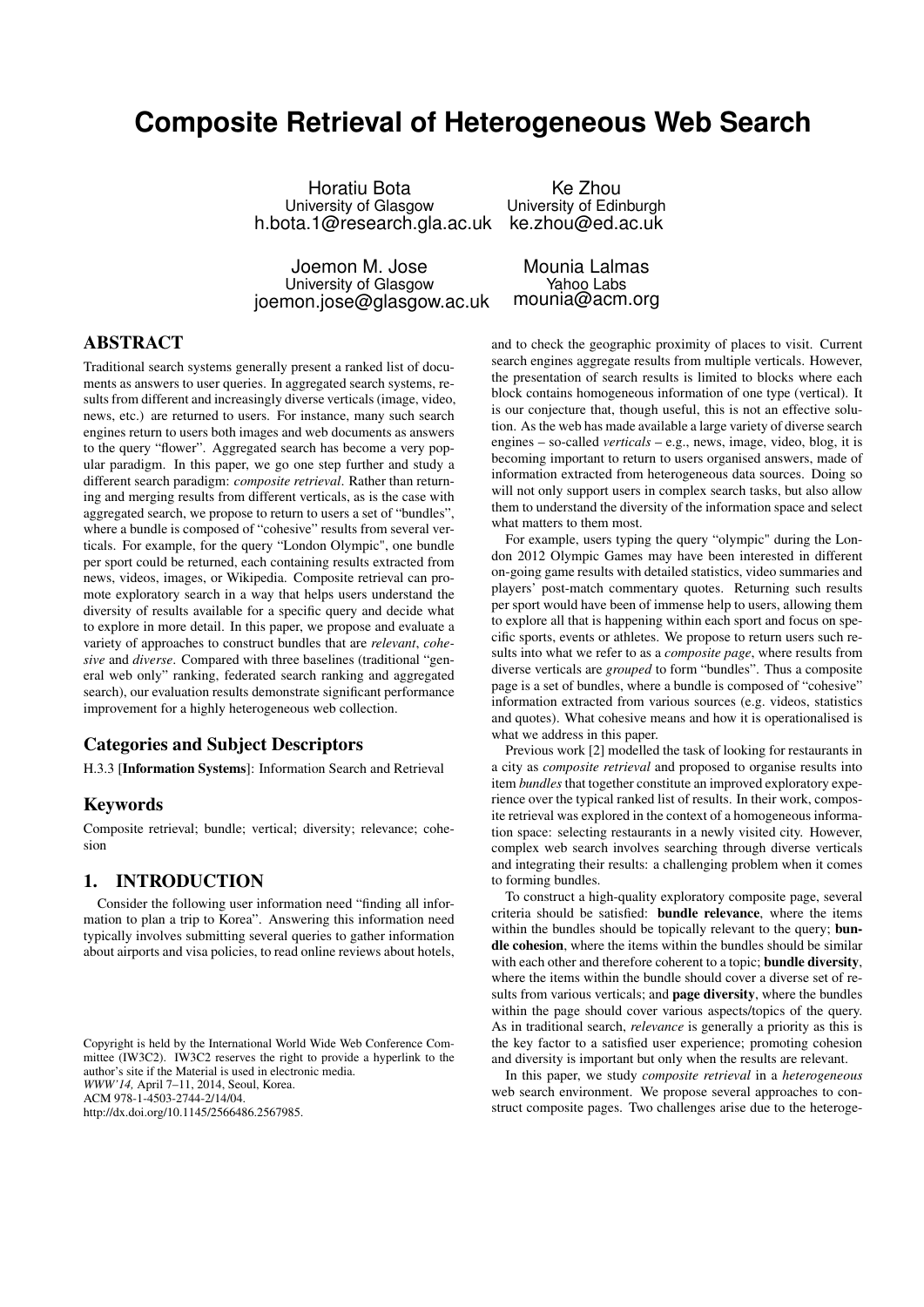neous nature of the data. First, relevance score distributions are not comparable across verticals, making the estimation of relevance of bundles more complex. Second, different factors can sometimes be contradictory with each other (relevance vs. diversity), thus requiring to determine the right trade-off between them.

We build on existing composite retrieval frameworks by adapting them for the heterogeneous web search context. In addition, we put forward a new approach for composite retrieval, which we refer to as the *central-satellite* composite retrieval paradigm, where a retrieved object is defined as a central package (a set of "general web" documents) and a set of satellite packages consisting of items retrieved from verticals that are coherent to the central package. This paper aims to answer the following research questions:

- RQ1: Can we construct composite pages that are more relevant than existing solutions, such as "general web search only" ranking, aggregated search and federated (merged) search ranking?
- ' RQ2: Which features are essential (or optional) to form bundles in composite retrieval? When constructing bundles, can we utilise query-related entities as an anchor to bridge the semantic gap between items retrieved from heterogeneous sources?
- ' RQ3: As bundles are created by selecting items from traditionally ranked lists of documents, how robust are different composite retrieval approaches to the quality of the initial ranking of documents?

The contributions of the paper are the following: we proposed a novel approach and demonstrated its effectiveness in constructing bundles to form composite pages. We conducted extensive experiments comparing our proposal with a number of baselines and approaches. To our knowledge, this is the first endeavour to use entities to bridge the semantic gap between items retrieved from heterogeneous web resources. Moreover, we investigated and provided insights on the usefulness of different sources of evidence for building bundles.

The paper is organised as follows. Section 2 discusses previous work. We describe our composite retrieval framework in Section 3 and propose a variety of approaches to form bundles in Section 4. Details of the test collections and experimental setup are provided in Section 5. Section 6 reports our experimental results. We discuss the implications of our results and conclude in Section 7.

# 2. RELATED WORK

Composite Retrieval Composite retrieval has been studied in recent years, however, the applications so far are in semi-structured scenarios (or in scenarios with implicit structure) such as shopping or finding a restaurant. In addition, they are experimented mostly on homogeneous environments and their applicability for general heterogeneous web search is not obvious. Within the shopping domain, [5] explored retrieving bundles of items that are subject to budget and compatibility (e.g. an iPhone and all its accessories). CARD [7] is a framework for finding the top-k recommendations of composite packages of products or services. [22] used a Faginstyle algorithm for variable size bundles to provide approximate solutions to composite retrieval and proved its optimality. [11] designed a graph traversal algorithm that retrieves itineraries in a city where different constraints are imposed (time, city chain).

Recently, [2] studied the complexity of the problem of composing bundles with constraints (like budgets), and proposed different algorithmic formulations to solve the problem. Their approach introduces a framework based on a produce and choose approach.

In the production stage bundles are formed to promote cohesion and diversity. The application is in a homogeneous space and is amenable to simple clustering solutions. This framework, though general, suffers from a number of deficiencies. First, it is not trivial to employ this framework in heterogeneous scenarios. Second, the bundle formulation does not consider the concept of relevance in forming the bundles. This eventually leads to unsatisfactory solutions when forming bundles across heterogeneous scenarios in the context of web search.

We study composite retrieval in the context of heterogeneous web search and provide solutions to tackle the challenges arising from the heterogeneous nature of the data. In addition, as relevance is highly correlated to a satisfactory user experience in search [16], different from other works, we treat this as our main criteria of optimisation, whereas criteria such as cohesion and diversity are considered secondary. We explore the framework developed in [2] and adapt it to suit the needs of heterogeneous scenarios. Specifically, we enhance the definition of bundles by incorporating the concept of relevance explicitly. Secondly, we incorporate diversity and relevance at the time of ranking (choosing) the bundles, thus leading to effective solutions. Thirdly, we exploit entities to link between relevant items across noisy verticals and finally we incorporate query intent into the formation of bundles. Extensive experiments on the TREC federated web track data set demonstrate the power and effectiveness of heterogeneous composite retrieval.

Aggregated and Federated Search Aggregated search is the task of searching and assembling information from a variety of resources (or verticals) and placing it into a single interface [4, 24]. Aggregated search can be compared to federated search [18] (also known as distributed information retrieval), which deals with merging result rankings from different search engines into one single ranking list. The major difference between federated search and aggregated search is the heterogeneity of the data and the presentation of the results. The main challenges involved with aggregated search and federated search are resource selection and result composition. The former deals with deciding which resources contain the most relevant contents to a given query and the latter deals with selecting a subset of items from selected resources and presenting them as results. In aggregated search, the most common result presentation strategy is to present the results into a ranked list of so-called blocks where each block contains homogeneous information of one type (vertical). In federated search, the results are merged into one unified ranked list of items, disregarding the item type. Similar to aggregated search, selecting and organising results from heterogeneous data is the main focus of composite retrieval. However, rather than presenting the results of each selected vertical as a homogeneous block, composite retrieval aims to present results into cohesive bundles, where each bundle is composed of heterogeneous items (from several verticals). This potentially enhances the user experience since cohesive bundles are formed and presented to the user for exploration.

Cluster-based Retrieval The cluster hypothesis (closely associated documents tend to be relevant to the same requests) [6] gave rise to a large body of work [14, 21] on using query-specific document clusters for improving retrieval effectiveness. Clusters are generally created from documents that are highly ranked by an initial search performed in response to the query. It has been shown [14, 21] that for many queries there are query-specific clusters that contain a very high percentage of relevant documents. Furthermore, positioning the documents of these clusters at the top of the result list [14, 21] yields highly effective retrieval performance (in terms of relevance) than ranking documents directly. Our work is similar to cluster-based retrieval as we form bundles based on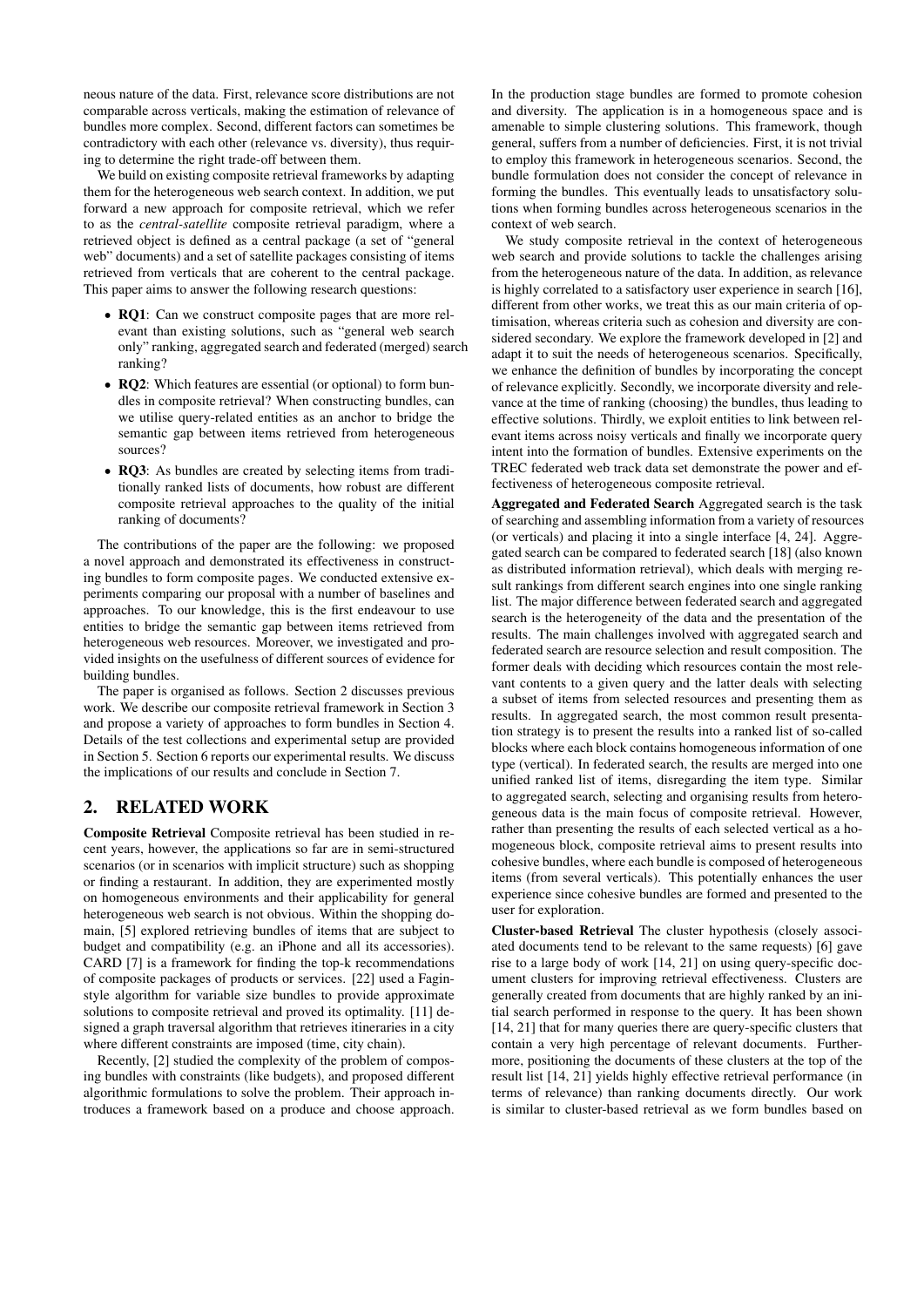a cluster-inspired optimisation approach (selecting items that are similar to each other to form a bundle). Similar to cluster-based retrieval, we rank the verticals (clusters) based on their estimated relevance and ultimately select the top ranked verticals to choose items from. The heterogeneous nature of the data and our approach to constructing semantic links between documents are what differentiate our work from traditional cluster-based retrieval.

Diversity in information retrieval (IR) Recently, IR research has investigated "diversity-based", or, "subtopic" retrieval approaches for modelling user search intents during search tasks [10] for ambiguous or multi-faceted information needs. An intent-diversified result ranking can be created by interleaving documents sampled from possible search intents (subtopics), with the importance of each intent indicated by several features such as prior search intent click-through rate or original document relevance. Our composite retrieval approach also takes "subtopic" diversity into account when forming composite pages with diverse bundles. However, rather than forming a homogeneous ranking list covering various subtopics, we construct heterogeneous composite pages that consist of "bundles" where each "bundle" corresponds to a "subtopic".

#### 3. COMPOSITE RETRIEVAL FRAMEWORK

We formally define the heterogeneous composite retrieval problem below, followed by a review of the associated challenges.

### 3.1 Problem Formulation

We propose a new framework for composite retrieval in a heterogeneous web environment, which is motivated by previous work [2]. The latter is mostly applicable to a semi-structured environment, such as finding restaurants, and focuses solely on page *cohesion* and *diversity*, without considering *relevance*. Hence, the applicability of this framework for heterogeneous web search is not straightforward. In addition, we believe that *relevance* is the most crucial component of a positive user experience in search and therefore should be incorporated into the optimisation of the objective function. The heterogeneous nature of the multi-vertical environment also requires novel ways to model and estimate the various components of the proposed framework.

The goal of composite retrieval in a heterogeneous environment is to retrieve a set of bundles  $P = \{S_1, ..., S_k\}$  to form a composite page P, where a bundle  $S_i \in 2^I$  is a set of items that originate from a subset of verticals  $V = \{V_1, ..., V_n\}$ . The *objective* of the optimisation is to find a set of bundles to form a composite page  $P = \{S_1, ..., S_k\}$  that maximises the utility  $util(P)$ . We assume that the utility of the page  $util(P)$  solely depends on the following four criteria:

• Relevance: the expected probability of the items in the bundle that are relevant to the query: ř

$$
rel(P) = \frac{\sum_{1 \le i \le k} \sum_{u \in S_i} r(u|q)}{\sum_{1 \le i \le k} \sum_{u \in S_i} (1)}
$$
 (1)

where  $r(u|q)$  is the probability that a user finds an item u relevant as a function of the editorial grade  $g_u$  of that item u.  $r(u|q)$  can be chosen in different ways. In accordance with the common gain function for DCG, we define it as:

$$
r(u|q) = \frac{2^{g_u} - 1}{2^{g_{max}}}, \ g \in \{0, ...g_{max}\}
$$
 (2)

when the item is non-relevant  $(g = 0)$ , the probability that the user finds it relevant is 0, whereas when the item is highly relevant ( $q = 4$ , if a 5 point scale is used), then the probability of relevance is near 1. When a binary relevance grade is used,  $rel(P)$  corresponds to the precision at a cut-off metric  $P@n$  of the page  $P$ .

' Topical Cohesion: the expected accumulated similarity of the items within the bundle: ř

$$
tcoh(P) = \frac{\sum_{1 \le i \le k} \sum_{u,v \in S_i} s(u,v)}{\sum_{1 \le i \le k} \sum_{u,v \in S_i}} \tag{3}
$$

The similarity  $s(u, v)$  between an item pair  $(u, v)$  can be computed implicitly by a given representation of the items. This  $tcoh(P)$  corresponds to the normalised expected cohesion of bundles (clusters).

' Topical Diversity: the expected inter-bundle separation for bundle pairs:

$$
tdiv(P) = \frac{\sum_{1 \le i < j \le k} (1 - \max_{u \in S_i, v \in S_j} s(u, v))}{\sum_{1 \le i < j \le k} (4)}
$$

where the inter-bundle separation is defined as the minimum distance between two items from separate bundles.

• Vertical Diversity: the expected number of verticals the relevant items belong to in the bundle:

$$
vdiv(P) = I \text{-}rec(P) \tag{5}
$$

where  $I-rec(P)$  is the intent (vertical) recall metric [23] for the page  $P$ . Basically, it calculates the recall of those verticals that return relevant items on the composite page.

A page P with high  $util(P)$  should consist of a set of *topically diverse* bundles that each contains *relevant* items that originated from a set of *diverse verticals* and are *cohesive* to one aspect of the query. Since this is a novel search task, the importance of each factor to the user experience has not been well understood and how to combine those factors into one utility function is outside the scope of this paper. Therefore, we evaluate the performance of each factor separately. However, as relevance is key to the user experience in search [16] and is a prior to construct any composite pages with high utility, we use it as our main criteria of interest for the purpose of evaluation.

If the query subtopics and each corresponding relevance assessments of items are available, as in the collections used to evaluate diversity based IR [10], *topical relevance* and *topical cohesion* can be evaluated based on existing diversity metrics (e.g., intent-aware metrics [1]). However, we rely on a collection which has multiple verticals (federated search collection) for which subtopic relevance assessments are not available. Considering the high cost involved in collecting subtopic relevance assessments, we evaluate those two criteria (*topical relevance* and *topical cohesion*) using evaluation metrics of clustering quality (cluster cohesion and separation) as described above.

## 3.2 Challenges

Composite retrieval is challenging in particular in the context of a heterogeneous web environment for several reasons. The challenges are (1) computational complexity, (2) term mismatch with heterogeneous information and (3) appropriate estimation and optimisation of the multiple criteria function (in our case, cohesion, diversity and relevance).

For effective user experience, we aim to create optimal bundles, ones that meet all our criteria. However, this in itself is an *NP-hard* optimisation problem [2]. More precisely, it was proved that optimising for *cohesion* and *diversity* in the objective function reduced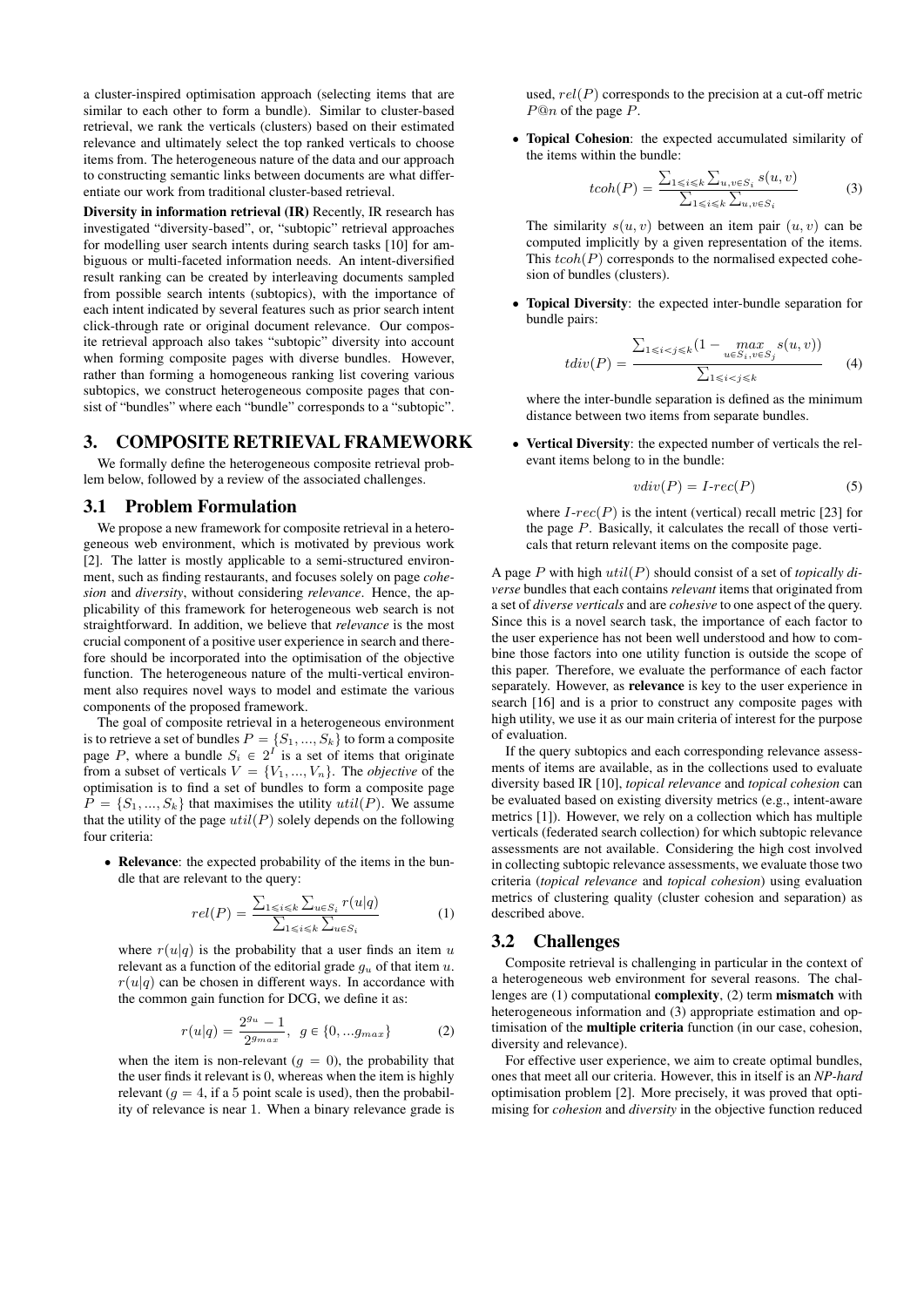to the well known NP-complete problem *Maximum Edge Subgraph* in composite retrieval. Therefore, we require efficient greedy algorithms to optimise the utility of a composite page.

The term distributions in the different verticals vary widely [17] and are therefore *not comparable*. This makes it difficult to calculate the similarity  $s(u, v)$  between two items u and v that originated from two different verticals. Therefore, it is important to bridge the different term distributions of diverse verticals in a way that allow to compare them and combine them in a meaningful manner.

Different sources of evidence (for instance, the query-item similarity, the vertical where the item originated from, etc.) have to be considered when estimating the relevance of the item and also to decide whether to include it in a bundle and in which bundle. A comprehensive study is required to understand the optimal way to estimate the relevance of an item in heterogeneous composite retrieval. In addition, how to appropriately combine these sources of evidence to account for cohesion and diversity is not obvious.

Our contributions lie in addressing these three challenges: (1) We propose a new approach for bundle formation and experiment with a number of variations of produce and choose approach [2]; (2) we investigate an entity based representation to bridge the heterogeneous nature of the information contained in various verticals; and (3) we propose different approaches to incorporate relevance into the optimisation and analyse the usefulness of various features in estimating relevance.

## 4. BUNDLE SELECTION & RANKING

We introduce our adapted greedy approach for optimisation and describe our methodology for estimating the different sources of evidence in this section.

As we discussed above, this problem is NP-hard. Previous work [2, 3] showed that *Maximum Edge Subgraph* and *composite retrieval* are two counterparts. If we generate candidate bundles and we consider each candidate bundle as a node of a bundle-graph, where inter-bundle distances are the edge weights, then the composite retrieval problem can be reduced to the *Maximum Edge Subgraph* problem. This suggests that composite retrieval can be solved by generating a set of candidate bundles and then selecting the best possible subset. They call this approach Produce-and-Choose (PAC) and we choose this as a fundamental paradigm for solving our problem. We chose the PAC method because it fits our problem better and it has been proved to produce better (more cohesive) bundles than other approaches (Cluster-And-Pick) [3].

The PAC approach consists of two stages: (1) Produce bundles and (2) Choose bundles. There are ways to generate bundles: Bundles One-by-One (BOBO) and Constrained Clustering. We employ just one of these approaches, BOBO (Section 4.1.1), as it is representative of a wide class of clustering algorithms and is a better fit to the structure of our problem. However, the application of this framework in a heterogeneous environment is not trivial. We propose to address this problem by using an entity based representation. This approach also allowed us to diversify the results (Section 4.2.1) based on captured query intents that are represented by the entities. In summary, unlike [2], at the production stage we compute cohesion and vertical diversity for producing good bundles and at the choose stage (ranking), we integrate topical diversity and relevance. In addition, based on the unique characteristics of the multi-vertical environment, we proposed a novel approach (Central-Plus-Satellite, CPS) that better suits a heterogeneous environment, such as the one we are exploring in this paper. For choosing bundles (Section 4.2), previous research [2, 3] showed that the known results for *Maximum Edge Subgraph* can be ex-

#### Algorithm 1: Produce Bundles: BOBO

**Input:** set of items  $I$ , a cost function  $f$  that checks vertical diversity and bundle size constraints, a threshold  $\beta$  on the number of items in a bundle, minimum bundle score  $\mu$ , number of bundles c **Output:** a set of  $c$  valid bundles  $\vec{Cand} \leftarrow \varnothing$  $Pivots \leftarrow P$ while  $Pivots \neq \emptyset$  and  $|Cand| < c$  do  $\omega \leftarrow Pivots[0]$  $I \leftarrow I \smallsetminus \omega$  $S \leftarrow pick\_bundle(\omega, I, f, \beta)$ if  $score(S) \geq \mu$  then  $I \leftarrow I \setminus S$  $Pivots \leftarrow Pivots \setminus S$  $Cand \leftarrow Cand \cup S$ else  $\vdash Pivots \leftarrow Pivots \setminus \omega$ return Cand

## Algorithm 2: pick\_bundle

**Input:** pivot  $\omega$ , set of items I, a cost function f that checks vertical diversity and bundle size constraints, a threshold  $\beta$  on the number of items in a bundle **Output:** bundle s s = { $\omega$ }; active  $\leftarrow I \setminus \omega$ ; finish = false while *not* finish **do**  $i \leftarrow argmax_{\{i \in active\}} s(i, \omega)$ if  $f(s \cup \{i\})$  then  $s \leftarrow s + i;$ else  $\int$  finish = true  $active \leftarrow active \setminus \{i\}$ return *s*

ploited to preserve the approximation guarantees. We employ their approach and incorporate relevance into it.

In summary, unlike [2, 3], we apply the composite framework in a heterogeneous environment, and tackle the problems that arise in multi-vertical composite retrieval by proposing a novel, entity based approach to assess item similarity and relevance.

#### 4.1 Produce Bundles

We introduce two approaches for producing bundles: BOBO (adapted from previous approach) and CPS (newly proposed).

#### *4.1.1 Bundles One-by-One (BOBO)*

This method of producing a set of candidate bundles is inspired by *k-nn* clustering: a pivot is chosen at each step and a valid bundle is built around that pivot. If the bundle internal cohesion score is above a certain threshold  $\mu$ , it is kept, otherwise it is discarded. The pseudo-code for this algorithm is shown in Algorithm 1.

Basically, BOBO approach starts with an empty set of candidate bundles, and considers each element in the item set as a possible pivot. The item set originates from the initial federated search rankings that merge results from all verticals. At each iteration an item is picked from the set of  $Pivots$ , and in our case, we choose the item (document) in Pivots with the highest relevance estimation. Once a pivot is selected, we build a bundle  $S$  around it. This is done by the routine pick\_bundle described in Algorithm 2. The routine greedily keeps picking the closest element to the pivot  $\omega$ , as long as the bundle s does not exceed the pre-defined maximum number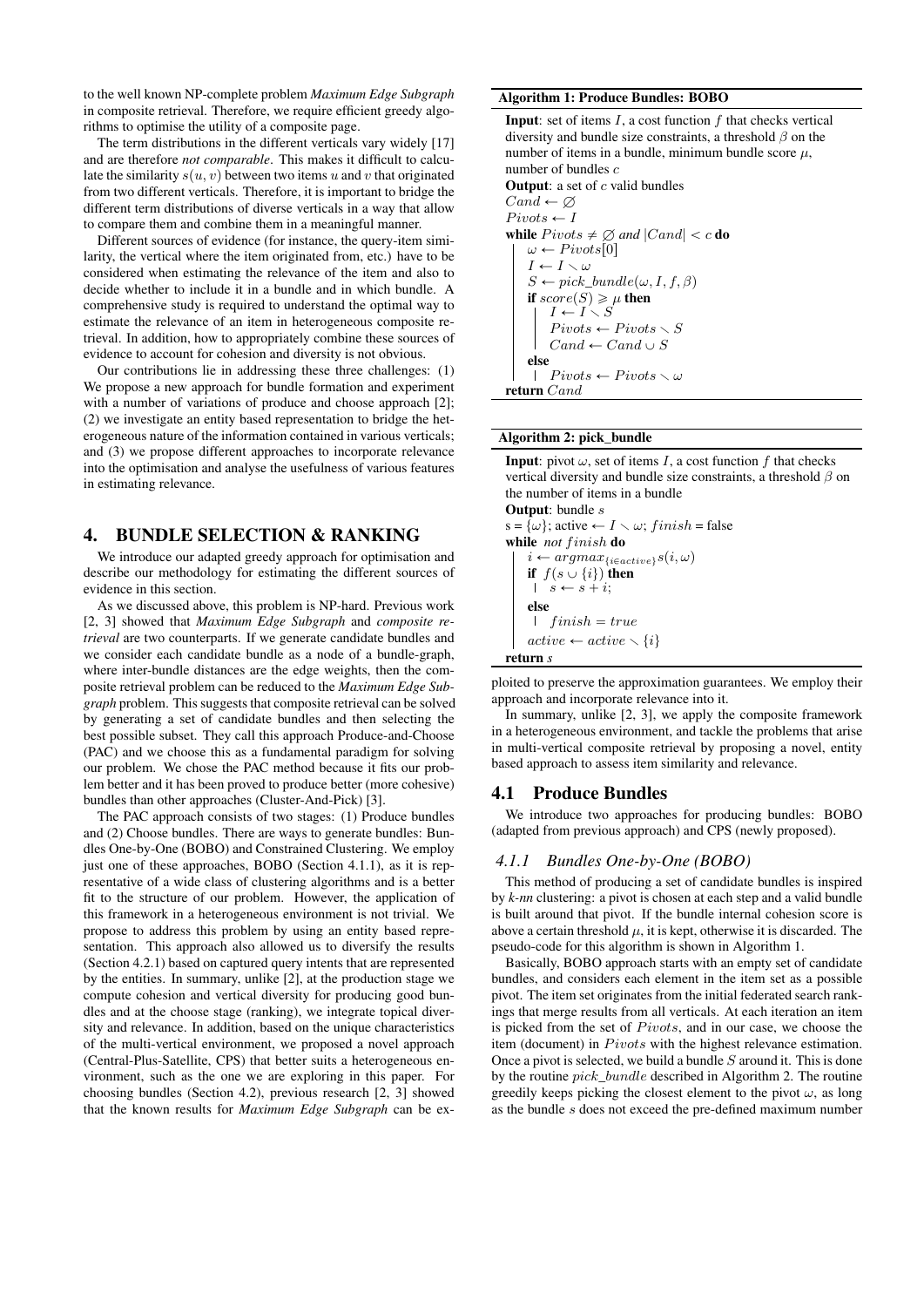of items for a bundle. The function  $f$  in Algorithm 2 also ensures vertical diversity, by enforcing the constraints that the bundle  $s$  is required to contain items from at least two different verticals.

Once a candidate bundle is created (by pick\_bundle), the algorithm checks whether its internal cohesion (score function in Algorithm 1) is larger than a pre-defined threshold  $\mu$ . More precisely, to reflect cohesion, the score function is defined as the expected to reflect cohesion, the *score* function is defined as the expected<br>similarity of item pairs  $score(S) = \sum_{u,v \in S} s(u,v)/\sum_{u,v \in S}$ . If this check has passed, then the bundle enters the bundle candidate set Cand and the items within this bundle are removed from I and  $Pivots$  so that they can no longer be selected again. Otherwise if the bundle  $S$  has a score lower than  $\mu$  then it is discarded. In both cases the pivot  $\omega$  is removed from *Pivots* so that it is no longer considered.

#### *4.1.2 Central-Plus-Satellite (CPS)*

We introduce a different method, suggested by the observation that established vertical selection methods are prone to noise interference, and inspired by the approach to composite retrieval described in [5]. The basic idea is that we first produce bundles in a *central vertical* using BOBO and then we attach items from other *satellite verticals* onto the produced bundles. Our approach combines established vertical selection method (ReDDE [19]) with our entity based representation.

The pseudo-code for the CPS algorithm is shown in Algorithm 3. In the initial phase, vertical selection is performed using the ReDDE methodology to select the *central vertical* and *satellite verticals*. The top-1 vertical in the ReDDE vertical ranking is treated as the *central vertical*. A set of items from this central vertical forms the central item set I. Then, similarly, a set of *satellite verticals* is created (top-n verticals except the *central vertical*) and a set of satellite items coming from those verticals form the satellite item set S. In our experiments, we fixed the central vertical to "general web search" as we found this to minimise noise introduced by vertical selection, and set a threshold of  $n = 2$  on the number of satellite verticals selected.

In the second phase, BOBO is used to generate and select a set Cand of candidate bundles, using *only* items that originate from the central vertical. This provides us with a set of cohesive bundles to which we can attach items from the satellite verticals.

In the third phase, satellite items are attached to the bundles in Cand only if a set of constraints (e.g. cohesion) are satisfied. The bundle-item similarity  $s(b, i)$  is based on item-item similarity  $s(u, i)$ . We simply assume that a bundle b is represented by the elements common to all items within that bundle. In our experiments, after the bundle-item similarity estimation, we only add items to a bundle if the items contain at least a certain threshold (30%) of fraction of entities from that bundle.

#### 4.2 Choose Bundles

Our approach of choosing bundles is different from the PAC approach [2] to the extent that we aim to select the bundles that have the highest degree of cohesion and relevance. Given the number of required bundles, k, a set Cand of candidate bundles, and a similarity function between items, the algorithm (shown in Algorithm 4) selects the top  $k$  most cohesive bundles in the candidate set (determined by the function  $w$ ). Relevance is considered using different relevance estimation approaches (Section 4.3.2).

Since we aim to provide bundles that are not only cohesive and relevant, but also topically diverse, we apply a post-diversification (Section 4.2.1) on the bundles we currently choose. We do not directly consider topical diversity when choosing bundles since doing so degraded the relevance of the bundles significantly.

#### Algorithm 3: Produce Bundles: CPS

**Input:** A central item set  $I$ , a set  $S$  of satellite items, a cost function  $f$  that checks diversity, cohesion and bundle size constraints, a threshold  $\beta$  on the number of items in a bundle. minimum bundle score  $\mu$ , number of bundles c, the number of bundles to select  $k$ 

**Output:** A set  $s$  of valid bundles

 $Cand \leftarrow BOBO(I, \alpha, f, \beta, \mu, c)$  $Cand \leftarrow ChooseBundles(k, Cand)$ for b *in* Cand do  $i \leftarrow argmax_{\{i \in S\}}s(b, i)$ while  $f(b \cup \{i\})$  do  $b \leftarrow b \cup \{i\}$  $S \leftarrow S \smallsetminus i$  $i \leftarrow argmax_{\{i \in S\}}s(b, i)$ return Cand

#### *4.2.1 Post-Diversification*

We propose two different diversification strategies to the set of bundles we select, based on how we estimate topical distance between bundles.

DT Diversification The first diversification strategy we consider is similar to Maximal Marginal Relevance (MMR) ranking strategy [9]. We denote this approach as *DT Diversity* and a suffix of DT is attached to the approach employed by this strategy (e.g. BOBO-DT). This is approach is based on applying MMR diversification to bundles (rather than documents) and the methodology to determine a distance d between two bundles  $S_i$ ,  $S_j$  is defined as follows:

$$
d(S_i, S_j) = 1 - argmax_{u \in S_i, v \in S_j} s(u, v)
$$
\n<sup>(6)</sup>

The distance is computed as the maximum similarity between any two items in the two bundles. At each step, we select the bundle that is most cohesive and relevant, but at the same time the most dissimilar from the previously selected bundle.

DE Diversification We propose another diversification strategy that is based on explicitly diversifying query intents using entities (denoted as *DE Diversity*). The basic idea is that we estimate different subtopics (intents) of the query  $q$  by a set of query-specific entities  $q_e$ . We consider each entity  $e \in q_e$  as being a subtopic of q, and we compute the probability of *aboutness* of an entity e to a document by simply using the frequency of the entities  $freq(e)$  appearing in document d:

$$
P(e|d_e) = \frac{freq(e)}{\sum_{e \in d_e} freq(e)}
$$
(7)

After the estimation of entity-document "aboutness" as above, for every bundle  $S \in Cand$  and every entity  $e \in q_e$ , we define a bundle-entity "aboutness" score that is calculated as an average of the entity-document "aboutness" score of all the documents in the bundle:

$$
aboutness(S, e) = \frac{\sum_{d_e \in S, e \in q_e} P(e|d_e)}{\sum_{d \in S}}
$$
(8)

Therefore, to diversify, for each entity e (treated as a subtopic or intent), we select the bundle that has the highest "aboutness" score to e and we assume that the bundle corresponds to the subtopic e of the query q.

#### 4.3 Evidence and Estimation

We describe our approach for estimating similarity between items (Section 4.3.1) and estimating item relevance (Section 4.3.2).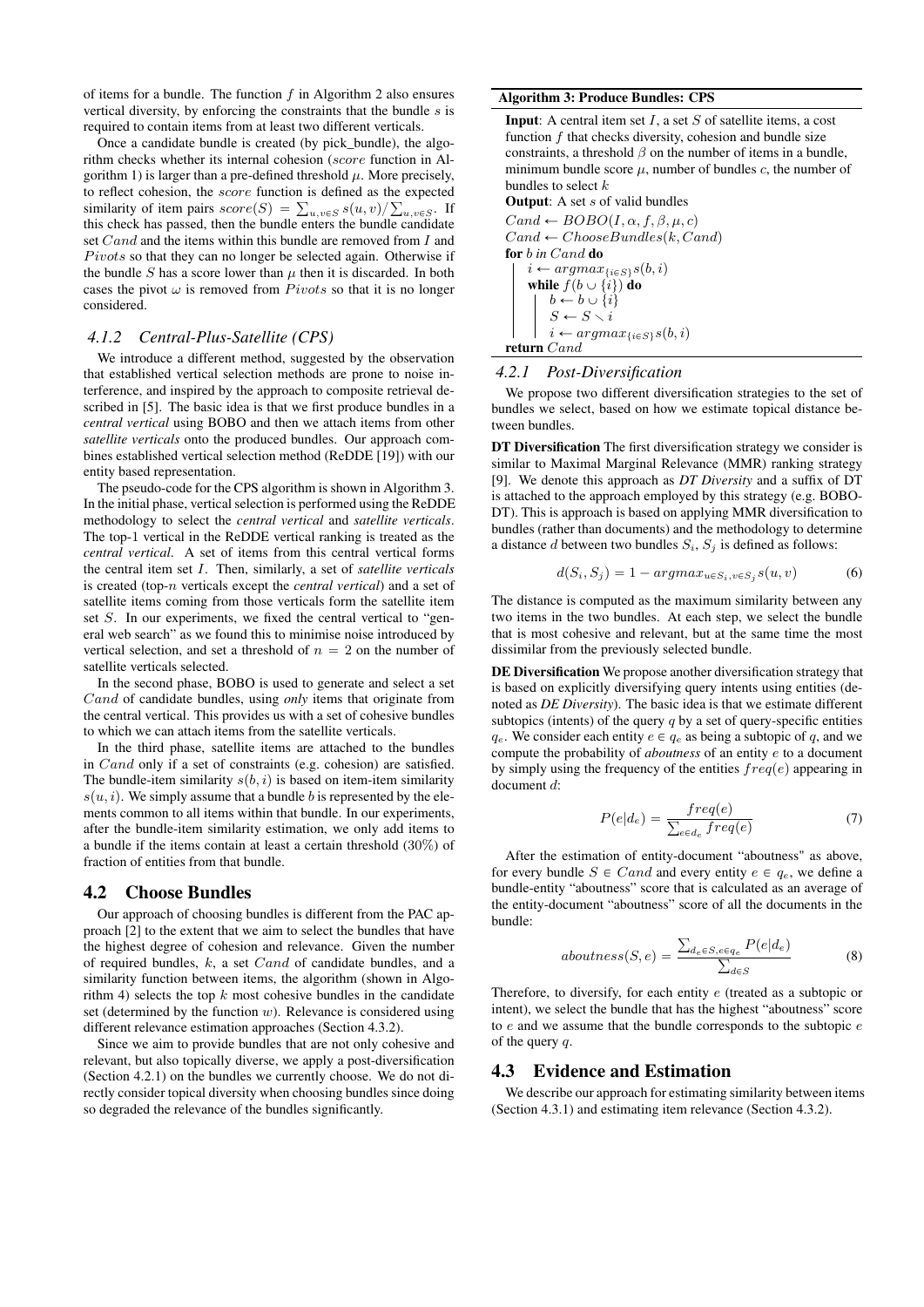#### Algorithm 4: Choose Bundles

**Input:** bundle number  $k$ , a set of candidate bundles  $Cand$ , **Input:** bundle number k, a set of  $\omega(S \in Cand) = \sum_{u,v \in S} s(u,v)$ **Output:** a set  $\Omega$  of valid bundles  $\Omega \leftarrow \varnothing$ while  $|\Omega| < k$  do  $u \leftarrow argmax_{\{v \in Cand\}} \omega(v)$  $Cand \leftarrow Cand \setminus u$  $\Omega \leftarrow \Omega \cup u$ return  $\Omega$ 

#### *4.3.1 Estimating Similarity*

Before attempting to produce cohesive bundles, we must define a measure of similarity between items (documents). There are two challenges when estimating the similarity of documents within a multi-vertical environment. Firstly, the documents are heterogeneous (general web documents vs. multimedia documents) and the different term distributions across verticals make the estimation difficult. Secondly, the retrieval ranking functions of documents from multiple verticals can vary. Therefore, we propose to use named entities as a bridge between verticals in assessing document similarity. We first assume that Wikipedia entries are representative of all the entities present in the documents. Then we used a state-of-theart annotation tool that maps textual spots (contents) to Wikipedia entries [13] on our documents, such that every document  $d$  in our collection has a corresponding entity representation  $d_e$ . To further select the most representative entities from a document, we sort the entities in  $d_e$  using a traditional tf×idf measurement (entity frequency in the document multiplied by the inverse of its frequency across the collection), and select the top 100 entities for every document. In the end, we represent each document  $d$  by a 100-dimensional entity vector  $d_e = \{e_1, e_2, ..., e_{100}\}\.$  Finally, we use the Jaccard coefficient of their entity sets to compute the similarity  $s(u, v)$  of two documents u, v.

As mentioned in Section 4.1.2, we estimate the bundle-item similarity estimation  $s(b, i)$  by simply assuming that a bundle b is represented by the entities that appear in all the items inside that bundle. Then we also use the Jaccard coefficient between entity sets of the bundle b and the item i to compute the similarity  $s(b, i)$ .

#### *4.3.2 Estimating Relevance*

To estimate the relevance of a document to a given query based on its entity representations, we annotate queries with entities by using a pseudo-relevance feedback technique. For a given query q, from the highest top 10 ranked documents in a BM25 retrieval setting, from each document we extract and sort entities as previously described. From the set of entities extracted from these documents, we select the top 10 most frequently occurring entities as the entity representation of the query  $q_e = \{e_1, e_2, ..., e_{10}\}.$ 

We describe the methods used to estimate a document relevance. We have three sources of evidence: V: the estimated query-vertical similarity based on the ReDDE resource selection approach; T: the estimated query-document similarity based on the term-based BM25 ranking; and E: the estimated query-document similarity based on the entity representation of the query and document.

For V, we compute a probability  $P(v|q)$  of a query q orientation to vertical v using the ReDDE [19] approach. *ReDDE* scores a target vertical based on its expected number of documents relevant to the query. It derives this expectation from a retrieval of a central sampled index that combines documents sampled from every target vertical. Given this retrieval, *ReDDE* accumulates a vertical score  $ReDDE_q(v_i)$  from its document scores  $P(q|\theta_d)$ , taking into account the difference between the size of the original vertical  $N^{v_i}$ 

and a sampled set size  $N^{samp}$ .

$$
ReDDE_q(v_i) = \frac{N^{v_i}}{N^{samp}} \sum_{d \in topm} I(d \in v_i) P(q | \theta_d)
$$
 (9)

where  $I(.)$  is a indicator function. To be consistent with [19], we choose  $m = 1000$  in our experiments.

For **T**, we compute  $P(d|q)$  as follow:

$$
P(d|q) = \frac{bm25(d,q)}{\sum_{d}bm25(d,q)}
$$
(10)

where the  $bm25(d, q)$  is the BM25 scoring function [6].

For **E**, we compute the similarity of a document to a given query based on the entity representation  $P(d_e|q_e)$  as follow:

$$
P(d_e|q_e) = \frac{\sum_{e \in q_e, e \in d_e} P(e|q_e) \times P(d_e|e)}{\sum_{e \in d_e, e \in q_e} \tag{11}
$$

where  $P(e|q_e)$  is estimated as the probability of generating entity e from the entity representations of the top 10 BM25 retrieved documents to the initial query  $q$ .

We can incorporate any of these three estimations of relevance into our objective function (i.e.  $w(v)$  in Algorithm 4) when choosing bundles by simply including them as a factor in the initial objective function  $(w(v))$  and we study their effectiveness on choosing bundles. We add a prefix of a given relevance estimation source to a composite retrieval approach if we incorporate it into the choose bundle stage. For example, BOBO-VT means BOBO approach that incorporates both vertical orientation relevance estimation V and term-based relevance estimation T, whereas BOBO means the original approach without incorporating relevance estimations at all.

### 5. EXPERIMENTAL SETUP

We list the test collection, the evaluation metrics and the baseline systems used in our work.

#### 5.1 Data

We used a federated search test collection [15] as our test collection. This is a new public dataset used in the TREC FedWeb track 2013.<sup>1</sup> The collection contains search result pages from 108 web search engines covering a variety of information sources, ranging from "general web search engine" (e.g. Google, Yahoo!), to vertical search engines that focus on specific media or genres (e.g. YouTube and Wikipedia). Examples of verticals are listed in Table 1.

To provide a representation of each vertical search engine, several query-based samplings were provided for the vertical selection. For items (textual or multimedia documents) returned by each search engine, the authors collected relevance judgements by judging both the snippet created by the engine, and the actual document content. The TREC Web Track 2010 queries were reused to collect documents. This is an ideal test collection to use in investigating heterogeneous web search problems.

#### 5.2 Evaluation

As mentioned before, there are several factors that can affect user perceived usefulness of a composite page. First, as assumed in the Cranfield paradigm setting, the topical relevance of the items significantly contributes to the utility of the page. In addition, as we aim to form bundles, each of them forming a coherent "story", the cohesion of the items within a bundle (whether the items focus on the same aspect) also impact the utility of the page. Indeed,

<sup>1</sup> https://sites.google.com/site/trecfedweb/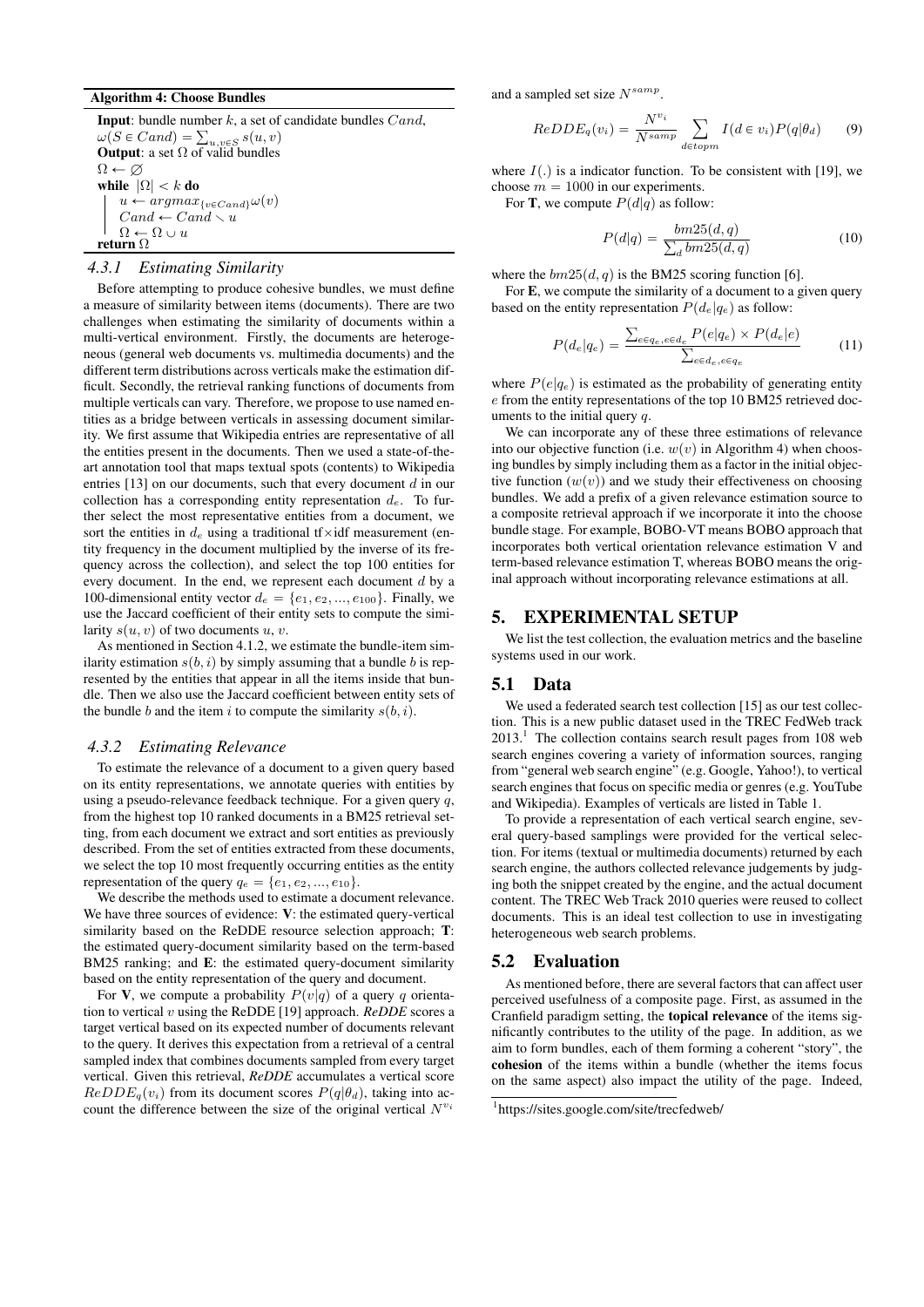Table 1: Verticals Used in this Paper.

| Vertical          | Document                               | Examples                              |
|-------------------|----------------------------------------|---------------------------------------|
| Image             | online images                          | Photobucket                           |
| Video             | online videos                          | Hulu, YouTube                         |
| Jobs              | job description pages                  | LinkedIn Jobs, Simply Hired           |
| <b>News</b>       | news articles                          | Google News, ESPN                     |
| <b>Blog</b>       | blog articles                          | Google Blogs, WordPress               |
| 0&A               | answers to questions                   | Yahoo Answers, Answers.com            |
| Shopping          | product shopping page                  | Amazon, eBay, Discovery Channel Store |
| Academic          | research paper or technical report     | Nature, CiteSeerX, SpringerLink       |
| Encyclopedia/Dict | encyclopedic entries                   | Wikipedia, Encyclopedia Britannica    |
| <b>Books</b>      | book search pages                      | Google Books, Columbus Library        |
| Social            | Social interaction or sharing services | Facebook, MySpace, Tumblr, Twitter    |
| General web       | standard web pages                     | Google, Yahoo, AOL, Bing, Baidu       |

as shown in [12], presenting results incoherently in terms of topicality resulted in user dissatisfaction. We hypothesise that with a more complex heterogeneous environment, this could be more severe. The diversity of the result set (the set of bundles) may also have an effect on individual user preference of the search results. It was shown in [16] that there was a preference amongst users for systems that were measured to have more **topical diversity** (e.g.  $\alpha$ -nDCG [10]) for faceted or ambiguous informational needs. Finally, [24] found that vertical diversity plays an important role in user preference of aggregated search pages in a heterogeneous web environment. All the above mentioned factors are important in evaluating the performance of composite retrieval. In this paper, we measure performance with topical relevance, cohesion, topical diversity and vertical diversity. We report performance results for each metric separately, allowing us to obtain a complete understanding on the effectiveness of our proposed approaches.

Since we are mostly concerned with results returned at the high rank of the page, we report our relevance performance based on precision metrics (P@5, P@10, P@30) and a set of top-heavy rank-biased metric (nDCG@5, nDCG@10, nDCG@30). For cohesion and topical diversity, we report normalised cohesion metric  $tcoh(P)$  and normalised diversity metric  $tdiv(P)$ , respectively (described in Section 3.1). For vertical diversity, we use the expected intent-recall  $vdiv(P)$  which is the fraction of verticals (intents) with relevant items retrieved, that are present on the composite page P.

### 5.3 Baseline Systems

We compare our composite retrieval system with three baselines: (1) "general web" search engine only  $(GW)$ ; (2) traditional federated search systems (FS); and (3) aggregated search systems (AS). Basically, "general web" search engine forms the basics of web search today and we use it as our basic baseline. Traditional federated search systems, rather than building bundles, aims to simply merge rankings of different search engines into one single ranking. Aggregated search is the most similar approach to ours. However, different from our composite retrieval work, in AS systems, result presentation is based on a block paradigm (a block only presents results from one single vertical) and does not have the concept of "bundle". Note that comparing our systems with "general web" is not "fair" as we have more information (results from other verticals). However, we include this to demonstrate the effectiveness of our approach in combining information from heterogeneous (sometimes more noisy) vertical sources on the web.

For the GW baseline, we index the general web collection only and use BM25 as our ranking function. For the FS baseline, we use the state-of-the-art ReDDE [19] resource selection approach to

rank the relevant verticals and CORI [8] result merging approach to merge results from different resources. We have another FS baseline FSC (Federated Search Central). FSC is obtained by mixing items from all different verticals into a central index and all items are ranked by a traditional ranking function (BM25). For our AS baseline, we rank the verticals based on ReDDE (same as FS) while we use a simple fixed-threshold approach to select relevant verticals (always selecting top-3 verticals as relevant for the query). For embedding the selected vertical results into the "general web" results, we use a simple approach. Following previous work [25], there are three possible embedding positions: ToP (top of the page), MoP (middle of the page) and BoP (bottom of the page). We simply embed our top-1 vertical on ToP, second vertical on MoP and third vertical on BoP. Although we have not developed state-of-the-art AS systems based on machine learning techniques [4] (as this is not our main focus), we think this is sufficient to illustrate and compare our approaches.

# 6. EXPERIMENTAL RESULTS

We report our experimental results in a homogeneous environment in Section 6.1, followed by results in a heterogeneous environment in Section 6.2. In the latter section, we study the importance of the different sources of evidence in estimating relevance for our two approaches as well as the effectiveness of using entity representations of heterogeneous items in our framework. Finally, we study the robustness of composite retrieval approaches. We aim to answer the following research questions (elaboration of our three main research questions specified in Section 1):

- ' (RQ1). In the homogeneous space, can we use composite retrieval to improve relevance compared to traditional one?
- ' (RQ2). In the heterogeneous space, can we build composite pages that are more relevant than existing solutions, such as aggregated search and federated (merged) ranking?
- ' (RQ3). Which sources of evidence are mostly essential (or optional) to form bundles for composite retrieval?
- ' (RQ4). Can we extract query-related entities as an anchor to bridge the semantic gap between the items retrieved from heterogeneous sources to form bundles?
- (RO5). How robust are the different composite retrieval approaches to the quality of the initial rankings?

We use the following settings for our composite retrieval algorithms. We set the constraint of the maximum number of items allowed within the bundle to be 3 to mimic current web search settings (in aggregated search). Obtaining the optimal setting of this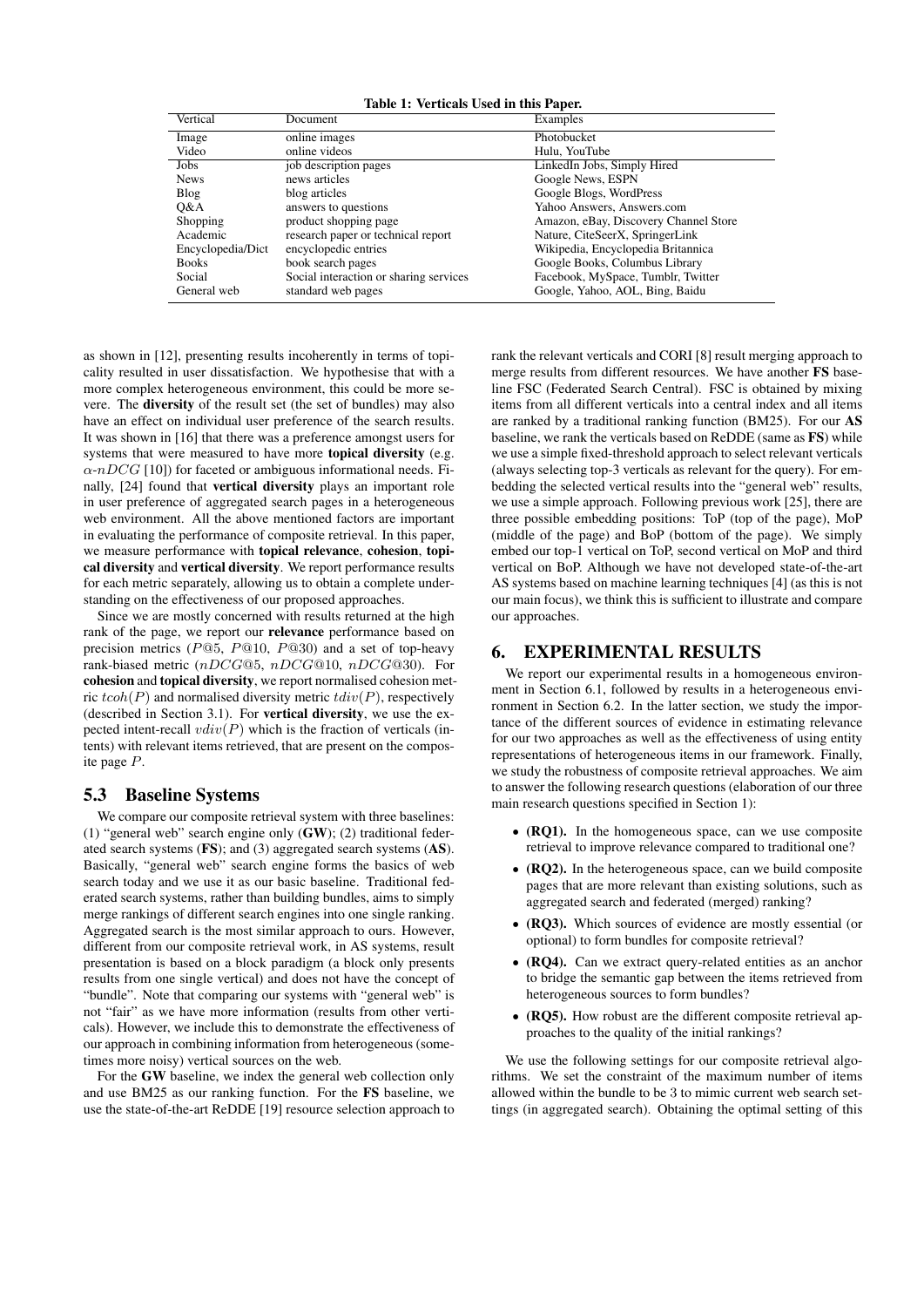Table 2: Performance of various composite retrieval approaches in the homogeneous web environment "General Web" only (GW). Pairwise t-test is applied for significance test, and values marked with  $\triangle(p$ -value=0.05),  $\triangle(p$ -value=0.01) and  $\triangledown(p$ value=0.05),  $\mathbf{v}(\mathbf{p}\text{-value}=0.01)$  indicate respectively significant improvements or deterioration over GW baseline.

|         | GW    | <b>BOBO</b>       | <b>BOBO-DT</b>    | <b>BOBO-DE</b>    |
|---------|-------|-------------------|-------------------|-------------------|
| P@5     | 0.540 | 0.624             | 0.440             | 0.636             |
| P@10    | 0.562 | 0.564             | $0.416 \; \star$  | 0.586             |
| P@30    | 0.577 | $0.343 \times$    | $0.343 \times$    | $0.343 \times$    |
| nDCG@5  | 0.333 | 0.479             | $0.350 \triangle$ | 0.461             |
| nDCG@10 | 0.373 | $0.453 \triangle$ | $0.342 \times$    | $0.452 \triangle$ |
| nDCG@30 | 0.428 | $0.352 +$         | $0.314 +$         | $0.349 +$         |

constraint is left for future work. For a composite page, we assume 10 bundles are presented.

### 6.1 Homogeneous Composite Retrieval

To answer RQ1, we conducted our experiments on the "general web" only search engine. The results are given in Table 2. The baseline is GW (traditional BM25 ranking function). Table 2 reports the retrieval performance of various composite retrieval approaches (BOBO, BOBO-DT, BOBO-DE) in the homogeneous web environment ("General Web" only). We do not include the CPS approach since it does not apply to a homogeneous environment (no satellite items can be attached). Note that as in the web setting, generally, top results (e.g. top-10 or top-5) are the major evaluation concern. Pairwise t-test significance test is conducted to identify significant improvement or deterioration over the GW baseline. We identify several trends from Table 2:

- ' Generally speaking, composite retrieval approaches perform comparatively as well as the baseline in the top rankings. The BOBO-DE approach performs the best in all the composite retrieval approaches in this setting and can significantly improve the relevance performance over the traditional retrieval baseline (GW), especially in the top ranking (indicated by both precision and nDCG metrics).
- ' All BOBO approaches perform significantly better in the early ranking (e.g. top 5 results) but significantly worse in the latter ranking (e.g. top 30 results). This might be due to the more irrelevant items introduced from the latter ranking (i.e. higher probability to pick irrelevant items as a pivot).
- ' Comparing BOBO-DT and BOBO-DE, we can observe that promoting inter-bundle topical diversity after ranking bundles can either deteriorate (BOBO-DT) or keep (BOBO-DE) unchanged. This suggests that our approach to promote diversity is not effective to boost relevance in the homogeneous environment. This is not surprising since relevance and diversity have been empirically demonstrated to act against each other in homogeneous web settings [10].

Note that composite retrieval in the homogeneous setting is similar to cluster-based retrieval in IR. It is not surprising that our approach performs well in this setting since cluster-hypothesis is well understood and it has been shown that positioning the documents of query-specific clusters at the top of the result list [14] yields highly effective retrieval performance (in terms of relevance) rather than ranking documents directly.

Returning to RQ1, we can conclude that composite retrieval can significantly improve retrieval performance in the top ranking in a homogeneous web search environment.

# 6.2 Heterogeneous Composite Retrieval

In this section, we aim to test the effectiveness and robustness of our proposed composite retrieval approaches.

#### *6.2.1 Effectiveness*

To answer RQ2 and RQ3, we conducted our experiments on the heterogeneous test collection. The results are presented in Tables 3 and 4. Part (a) of Table 3 reports the performance of various composite retrieval approaches (BOBO, BOBO-DT, BOBO-DE, CPS, CPS-DT, CPS-DE) in the heterogeneous web environment with federated search baseline FSC (Federated Search Central). FSC is obtained by mixing items from all different verticals into a central index and all items are ranked by a traditional ranking function (BM25). This system is generally assumed to be the oracle system (the upper-bound system performance) in the federated search area. Part (b) of Table 3 presents the results related to the different relevance estimation approaches over BOBO and aims to track the performance change. In addition to relevance, results are compared based on a set of other criteria defined for evaluating composite retrieval (Section 3.1): topical cohesion (*tcoh*), topical diversity (*tdiv*) and vertical diversity (*vdiv*). These evaluation criteria can only be applied to compare the composite retrieval approaches and therefore the baseline system FSC is excluded in these comparisons. Pairwise t-test significance test is conducted to indicate significant improvement and deterioration of composite retrieval approaches over the baseline (FSC). The findings can be summarised as follows:

- ' Federating heterogeneous information is a challenging problem. Even the central federated approach FSC performs significantly worse than the homogeneous "general-web only" ranking GW. For example, when we look at  $nDCG@10$  in Tables 2 and 3, we observe that  $FSC(0.287) < GW(0.373)$ and this is statistically significant at p-value=0.01.
- ' Most of the composite retrieval approaches perform significantly better than the baseline (FSC) in the early rankings (top 10). BOBO is the worst performing approach whereas CPS-DT approach performs the best. Compared with BOBO, we can observe that promoting inter-bundle topical diversity after ranking the bundles (BOBO-DT, BOBO-DE) can significantly improve the performance of composite retrieval.
- ' An interesting fact is that CPS-DT performs significantly better than both FSC and GW $<sup>2</sup>$  in the early rankings. This is</sup> partly because of the conservative nature of the approach. It uses GW as the anchor and therefore it is more careful when selecting items from verticals.
- ' When comparing cohesion and topical diversity, we observe that the CPS based approaches generally produce bundles that are more cohesive and more topically diverse. However, compared with the BOBO based approaches, they are less vertically diverse. This can be explained by the fact that CPS is more conservative in the sense that it favours cohesion and topical diversity when forming bundles and only adds vertical items when it is sufficiently confident. On the other hand, the BOBO based approaches favour vertical diversity.
- ' When adding relevance estimation of items in the bundle, BOBO-E approach incorporating the entity-based relevance  $P(d_e|q_e)$  performs best and it significantly improves over the baseline. Indicated by  $nDCG@5$  and  $nDCG@10$  from

<sup>2</sup>We calculate the significance of CPS-DT against GW and found that it significantly outperforms over GW at  $nDCG@5$  (pvalue=0.05) and  $nDCG@10$  (p-value=0.01).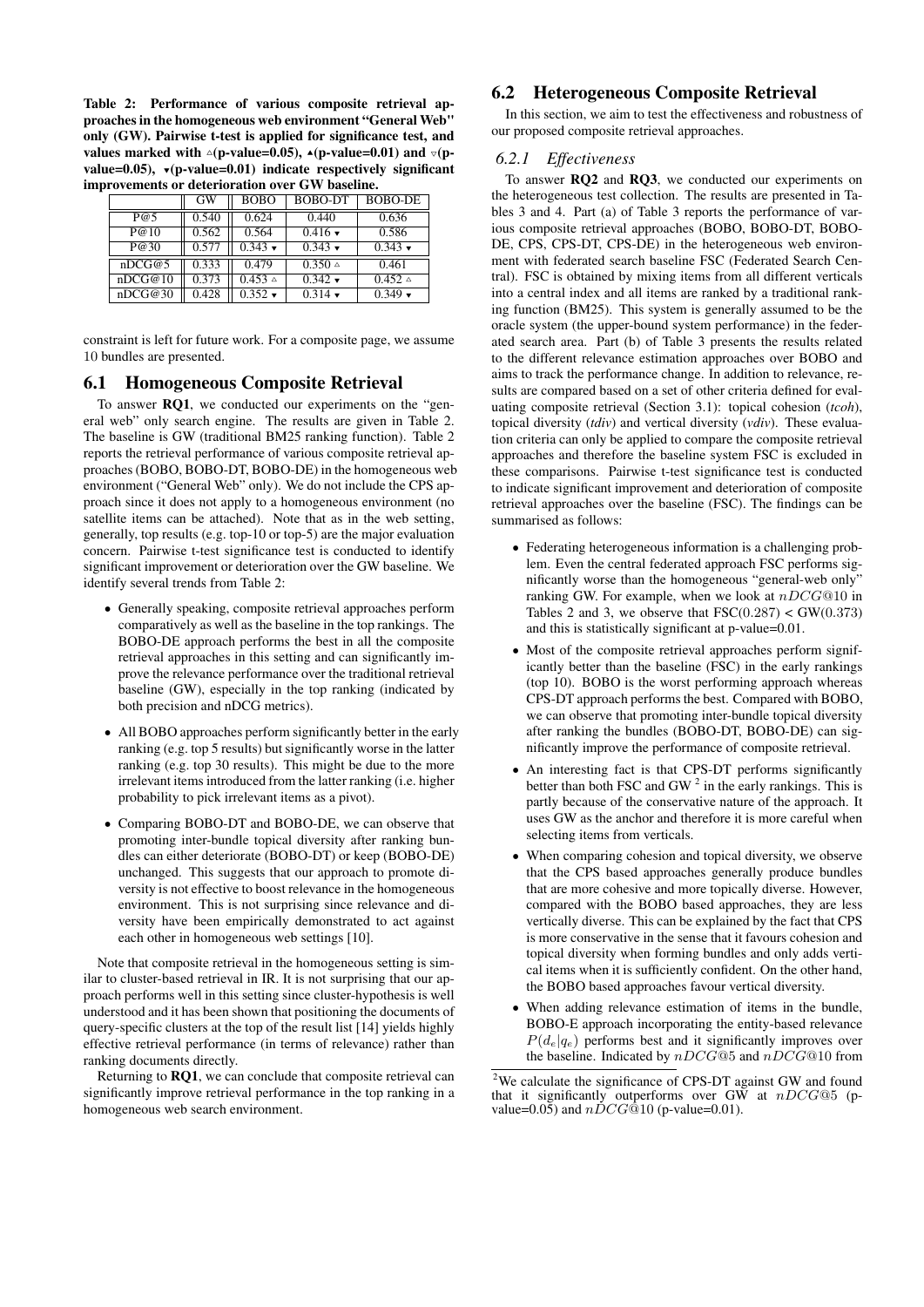Table 3: Performance of various composite retrieval approaches in the heterogeneous web environment based on FSC (Federated Search Central): central ranking of mixture of all verticals. Pairwise t-test significance test is applied, and values marked with  $\triangle (p-1)$ value=0.05),  $\triangle$ (p-value=0.01) and  $\triangledown$ (p-value=0.05),  $\triangledown$ (p-value=0.01) indicate respectively significant improvements or deterioration over baseline (FSC).

|         | (a) Composite Retrieval Approaches |               |                   |                    |                           |                    | (b) Adding Relevance Estimation |                   |                   |                   |        |
|---------|------------------------------------|---------------|-------------------|--------------------|---------------------------|--------------------|---------------------------------|-------------------|-------------------|-------------------|--------|
|         | <b>FSC</b>                         | <b>BOBO</b>   | BOBO-DT           | <b>BOBO-DE</b>     | <b>CPS</b>                | CPS-DT             | CPS-DE                          | <b>BOBO-VT</b>    | <b>BOBO-VE</b>    | BOBO-E            | BOBO-T |
| P@5     | 0.448                              | 0.500         | $0.568 \triangle$ | 0.536              | $0.536 \triangle$         | $0.604 \triangle$  | $0.560 \triangle$               | 0.568             | 0.508             | $0.572 \triangle$ | 0.600  |
| P@10    | 0.460                              | 0.510         | 0.540             | $0.534 \triangle$  | $0.568 \triangle$         | $0.588 \triangleq$ | $0.568 \triangle$               | 0.514             | 0.520             | $0.538 \triangle$ | 0.568  |
| P@30    | 0.505                              | 0.472         | 0.472             | 0.472              | $0.296 \star$             | $0.296 \star$      | $0.296 \star$                   | $0.436 \star$     | $0.456 \times$    | 0.466             | 0.464  |
| nDCG@5  | 0.260                              | $\sqrt{.327}$ | $0.401 \triangle$ | $0.364 \triangle$  | 0.331<br>$\blacktriangle$ | $0.395 \triangleq$ | $0.380 \triangle$               | $0.427 \triangle$ | $0.355 \triangle$ | $0.393 \triangle$ | 0.413  |
| nDCG@10 | 0.287                              | 0.345         | $0.400 \triangle$ | $0.367 \triangleq$ | $0.373 \triangle$         | $0.412 \triangle$  | $0.398 \triangle$               | $0.404 \triangle$ | 0.367             | $0.388 \triangle$ | 0.415  |
| nDCG@30 | 0.351                              | 0.362         | 0.383             | 0.371              | $0.291 =$                 | 0.308              | 0.306                           | 0.368             | 0.349             | 0.369             | 0.382  |
| tcoh    |                                    | ).301         | 0.301             | 0.301              | 0.676                     | 0.676              | 0.676                           | 0.289             | 0.262             | 0.271             | 0.297  |
| tdiv    |                                    | 0.180         | 0.180             | 0.180              | 0.268                     | 0.268              | 0.268                           | 0.174             | 0.159             | 0.161             | 0.167  |
| vdiv    | -                                  | 0.260         | 0.260             | 0.260              | 0.115                     | 0.115              | 0.115                           | 0.241             | 0.255             | 0.266             | 0.273  |

Table 4: Performance of best-performing composite retrieval approaches in the heterogeneous web environment against all baselines. Values marked with  $\triangle$ ,  $\triangle$  indicate, respectively, significant improvements over BOBO-DT and CPS-DT (in this order). Similar convention with  $\nabla$ , vindicates values below BOBO-DT and CPS-DT. Statistical significance is established by paired t-test of p-value<0.05 in all cases.

|         | <b>FSC</b>                             | FS                      | AS                                     | <b>OVS-FS</b>                    | OVS-AS                  | GW                      | <b>BOBO-DT</b> | CPS-DT |
|---------|----------------------------------------|-------------------------|----------------------------------------|----------------------------------|-------------------------|-------------------------|----------------|--------|
| P@5     | $0.448 \vee$                           | $0.352 \vee \mathbf{v}$ | $0.388 \vee \mathbf{v}$                | 0.532                            | $0.444 \,\mathrm{v}$    | 0.540                   | 0.568          | 0.604  |
| P@10    | $0.460 \; \star$                       | $0.368 \,\mathrm{v}$    | $0.346 \,\mathrm{v}$                   | 0.568                            | $0.510 +$               | 0.562                   | 0.540          | 0.588  |
| P@30    | $0.505 \triangle$                      | $0.363 \; \text{v}$     | $0.323 \times$                         | $0.576 \triangle \blacktriangle$ | $0.563 \triangle$       | $0.577 \triangle$       | 0.472          | 0.296  |
| nDCG@5  | $0.260 \,\mathrm{v}$                   | $0.192 \vee \mathbf{v}$ | $0.229$ $\forall$ $\blacktriangledown$ | $0.303 \vee \mathbf{v}$          | $0.241$ $\triangledown$ | $0.333 \vee \mathbf{v}$ | 0.401          | 0.395  |
| nDCG@10 | $0.287$ $\forall$ $\blacktriangledown$ | $0.206 \,\mathrm{v}$    | $0.219 \,\mathrm{v}$                   | 0.350                            | $0.303 \,\mathrm{v}$    | $0.373 \,\mathrm{v}$    | 0.400          | 0.412  |
| nDCG@30 | 0.351                                  | $0.229$ $\triangledown$ | $0.219 \,\mathrm{v}$                   | $0.409 \triangle$                | $0.388 \triangle$       | $0.428 \triangle$       | 0.383          | 0.308  |

BOBO-VT and BOBO-VE, we observe that adding vertical orientation estimation  $P(v|q)$  can also boost retrieval performance. BOBO-T, which incorporates only term-based relevance estimation  $P(d|q)$ , performs the worst and does not significantly improve over the baseline. This demonstrates the effectiveness of using entity representation for relevance estimation across heterogeneous verticals.

In Table 4, we compare the best performing approaches (BOBO-DT and CPS-DT) to a set of baselines and demonstrate their effectiveness. We aim to find out whether the best performing composite retrieval approaches in the heterogeneous web environment can outperform other baselines (different search paradigms): "General Web" Search only (GW), Federated Search (FS) and Aggregated Search (AS). Table 4 compares each baseline against BOBO-DT and CPS-DT respectively and shows whether each baseline performs significantly worse. Since we found in our experiments that vertical selection greatly affects retrieval performance, we also add two artificial systems (OVS-FS, OVS-AS) that use the oracle vertical selection (using OVS as prefix, indicating the upper bound of VS performance). To obtain OVS, assuming that we have relevance assessments for the items, we rank all verticals based on the recall of relevant items and set a simple cut-off threshold (verticals with fraction of relevant items smaller than 10% are not selected). Those two systems aim to reflect the oracle performance of FS and AS. Several trends can be observed in Table 4:

- ' When comparing different baseline search paradigms, we observe that FS and AS are similar, and AS outperforms slightly at top ranks, indicated by  $nDCG@5$  and  $P@5$ . When the oracle vertical selection is added, the performance of each search paradigm increases significantly and OVS-FS outperforms OVS-AS. As demonstrated before, GW performs well and the performance is similar to OVS-FS.
- ' Composite retrieval approaches generally outperform all other search paradigms (GW, FS and AS) significantly in the early

rankings (top 5 or top 10). One interesting fact is that they significantly outperform GW in the early ranking, which suggests that incorporating results from other vertical can improve retrieval performance. This is different from the conclusions we obtain when comparing FS and AS against GW where we found that heterogeneous federation degrades retrieval performance whereas FS and AS performed significantly worse than GW.

' Another interesting fact is that composite retrieval, especially CPS-DT, can even beat other search paradigms where the oracle vertical selection is applied. This might be due to the fact that the proposed composite retrieval is more conservative when adding vertical results as only results that are cohesive and potentially relevant are added.

Going back to RQ2, the composite retrieval paradigm can outperform both aggregated search and federated (merged) ranking on relevance performance in a heterogeneous environment. Returning to RQ3, relevance estimation is useful for improving composite retrieval approaches whereas both entity-based item relevance estimation and vertical orientation can effectively improve performance. Since we observe that by using entity, all our composite retrieval approaches (BOBO and CPS based) perform comparatively well in the heterogeneous environment, therefore, we answer RO4 that entities can be used as a bridge to semantically link heterogeneous items.

#### *6.2.2 Robustness*

To answer RQ5, we varied the initial rankings that composite retrieval approaches are based on and investigated the robustness of different composite retrieval approaches. The results are reported in Table 5. The robustness in this context refers to the extent to which the composite retrieval approach can still perform well when the initial ranking is degraded in terms of relevance performance. Therefore, it is compared against the original ranking where the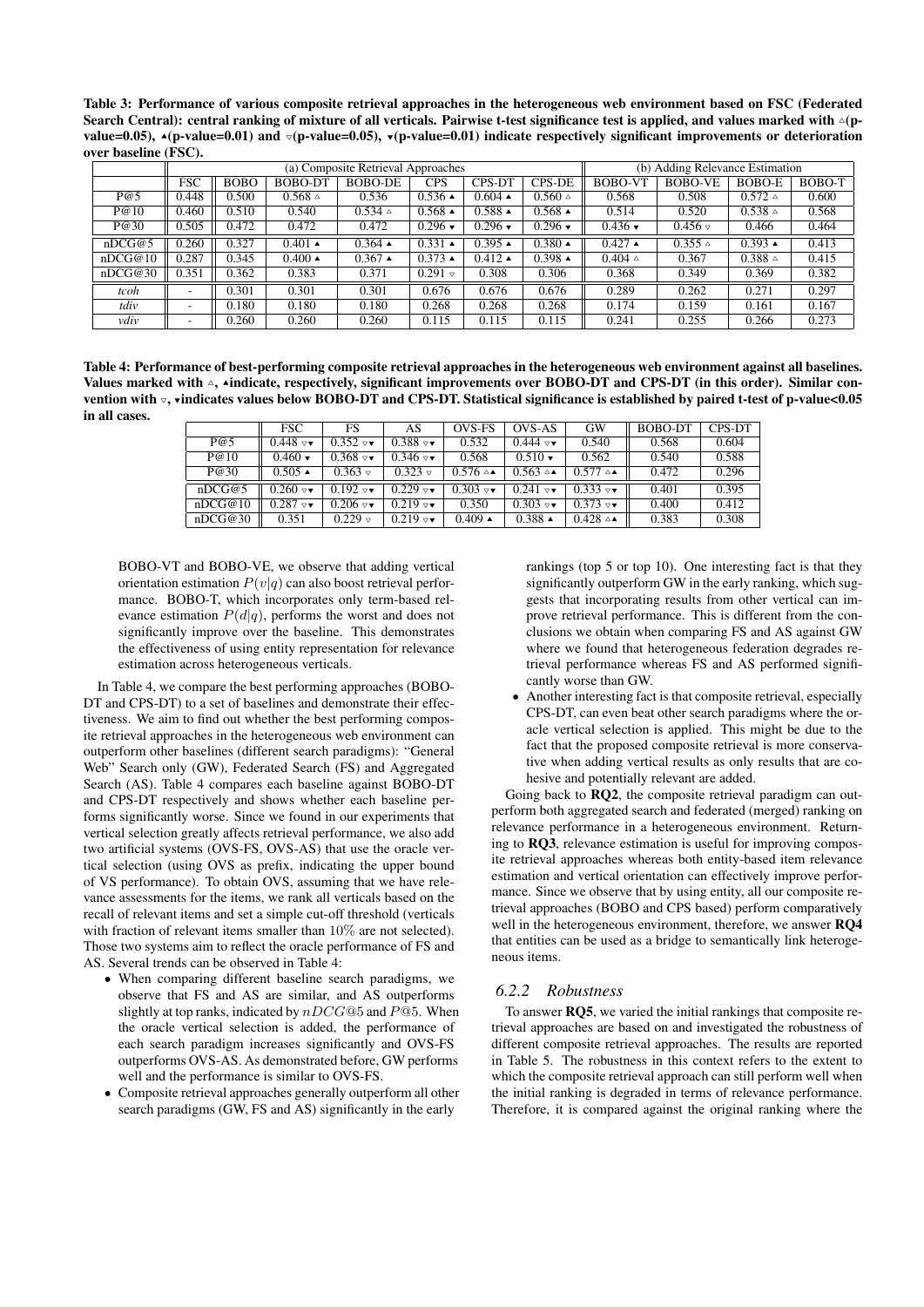Table 5: Robustness of various composite retrieval approaches to initial ranking quality. All systems are measured by nDCG@10. Pairwise t-test significance test is applied, and values marked with  $\triangle (p-value=0.05)$ ,  $\triangle (p-value=0.01)$  and  $\triangledown (p-value=0.05)$ ,  $\triangledown (p-value=0.05)$ value=0.01) indicate respectively significant improvements or deterioration over the original ranking.

| nDCG@10       | Original | <b>BOBO</b>       | BOBO-DT           | <b>BOBO-DE</b>    |
|---------------|----------|-------------------|-------------------|-------------------|
| FS            | 0.206    | 0.221             | 0.243             | 0.234             |
| AS            | 0.219    | 0.211             | 0.220             | 0.211             |
| <b>FSC</b>    | 0.287    | 0.345             | $0.400 \triangle$ | $0.364 \triangle$ |
| <b>OVS-AS</b> | 0.303    | 0.308             | $0.377 \triangle$ | 0.308             |
| <b>OVS-FS</b> | 0.350    | 0.307             | 0.371             | 0.370             |
| GW            | 0.373    | $0.453 \triangle$ | $0.342 \times$    | $0.451 \triangle$ |

first column in Table 5 specifies the original ranking (ranked by the relevance performance  $nDCG@10$  in a ascending order). The column headed by "Original" specifies  $nDCG@10$  of the original ranking where the intersection of a given column and row specifies the  $nDCG@10$  score of a given composite retrieval approach that is based on the corresponding original ranking. Note that, because CPS constructs central bundles using "general web search" documents to which it attaches documents from satellite verticals, it is not influenced by the quality of various initial rankings and it is not included in our robustness analysis.

We can observe the following trends: when the relevance performance of the original ranking is low (e.g.  $nDCG@10$  lower than 0.25), the composite retrieval BOBO approach suffers from the large number of irrelevant items within the ranking and could not produce bundles that contain many relevant items. In addition, there is a general trend that when the relevance of the original ranking improves, the performance of the BOBO approach increases. Specifically, BOBO-DT performs the best on robustness.

Returning to RQ5, we conclude that, in general, composite retrieval is robust with regard to the initial ranking quality.

# 7. CONCLUSIONS

Our objective was to investigate whether composite retrieval can promote *relevance*, *cohesion* and *diversity* in a heterogeneous multivertical web search environment. Our results indicate that composite retrieval can significantly improve the performance over various current search paradigms, such as traditional "general web only" ranking, federated search ranking and aggregated search.

We showed that composite retrieval can significantly improve retrieval performance in both homogeneous and heterogeneous web search environments (RQ1). In particular, in the heterogeneous environment, our proposed composite retrieval approach CPS-DT outperformed all current state-of-the-art search paradigms ("general web" search only, federated search and aggregated search). We also demonstrated (RQ2) that incorporating our proposed entitybased relevance estimation of items and vertical orientation estimation (based on the state-of-the-art resource selection approach ReDDE) improves composite retrieval approaches compared to those that disregard them (e.g., BOBO). Finally, we found that our proposed BOBO-DT is the most robust approach for composite retrieval with respect to the initial ranking quality in the heterogeneous web environments (RQ3).

Our results have implications for work in heterogeneous information access and diversity in IR. The composite retrieval search paradigm aims to promote a diverse information space for users to explore. Diversity is promoted in two dimensions, topical and vertical. For an exploratory task, rather than issuing multiple queries with respect to different aspects of an information need to several vertical search engines, composite retrieval provides a unified page that consists of *relevant*, *cohesive* and *diverse* stories to explore.

Promoting both topical diversity and multi-vertical information aggregation is however challenging [10, 4] and our work is the first substantial endeavour to push along both lines. We have demonstrated that without losing relevance (actually our approach can perform better in terms of relevance performance), we can promote diversity for both dimensions. The IR and web search research communities have already gained numerous insights into single dimension diversification. Our work opens a fruitful research avenue as heterogeneous information access is becoming ubiquitous.

Our work has several limitations:

- ' *Relevance Evaluation*: We used P@n and nDCG@n to evaluate the relevance of a composite page. However, the user model underlying these metrics (user reads from the ranked list from top to bottom) will probably not hold for composite retrieval. A more elaborate user model and associated metrics are required.
- ' *Diversity Evaluation*: We used intent-recall to evaluate vertical diversity and both cohesion and inter-bundle separation to evaluate topical diversity. For vertical diversity, although we understand that composite retrieval promotes more verticals containing relevant items, how to capture vertical diversity among bundles requires further investigation. For topical diversity, we need to further understand whether our cohesive bundles reflect actual subtopics of an information need and whether intra-separation correlates with the coverage of subtopics. Nonetheless, our current, albeit simple, evaluation approach already provides insights on performance with respect to diversity.
- ' *Optimisation*: Our optimisation is based on two greedy approaches that were adapted to our context. There are parameters (e.g. maximum number of items per bundle) that have not been explored. We only set these parameters to mimic current web search scenarios. Thus the optimisation of such parameters (e.g. by machine learning) is left for future work. In addition, other optimisation approaches could be employed (e.g. cluster-and-pick [2]). Due to space limits, these were not explored.

Future works include conducting user studies similar to those performed in the aggregated search domain [20] to better understand user browsing behaviour on the composite pages and the impact of different factors (e.g. task type, etc.). In addition, more rigorous evaluation metrics for this search paradigm must be developed for further in-depth and reliable investigation of composite retrieval performance.

# Acknowledgments

This work was partially funded by the Linguistically Motivated Semantic Aggregation Engines (LiMoSINe<sup>3</sup>) EU project.

<sup>&</sup>lt;sup>3</sup>www.limosine-project.eu